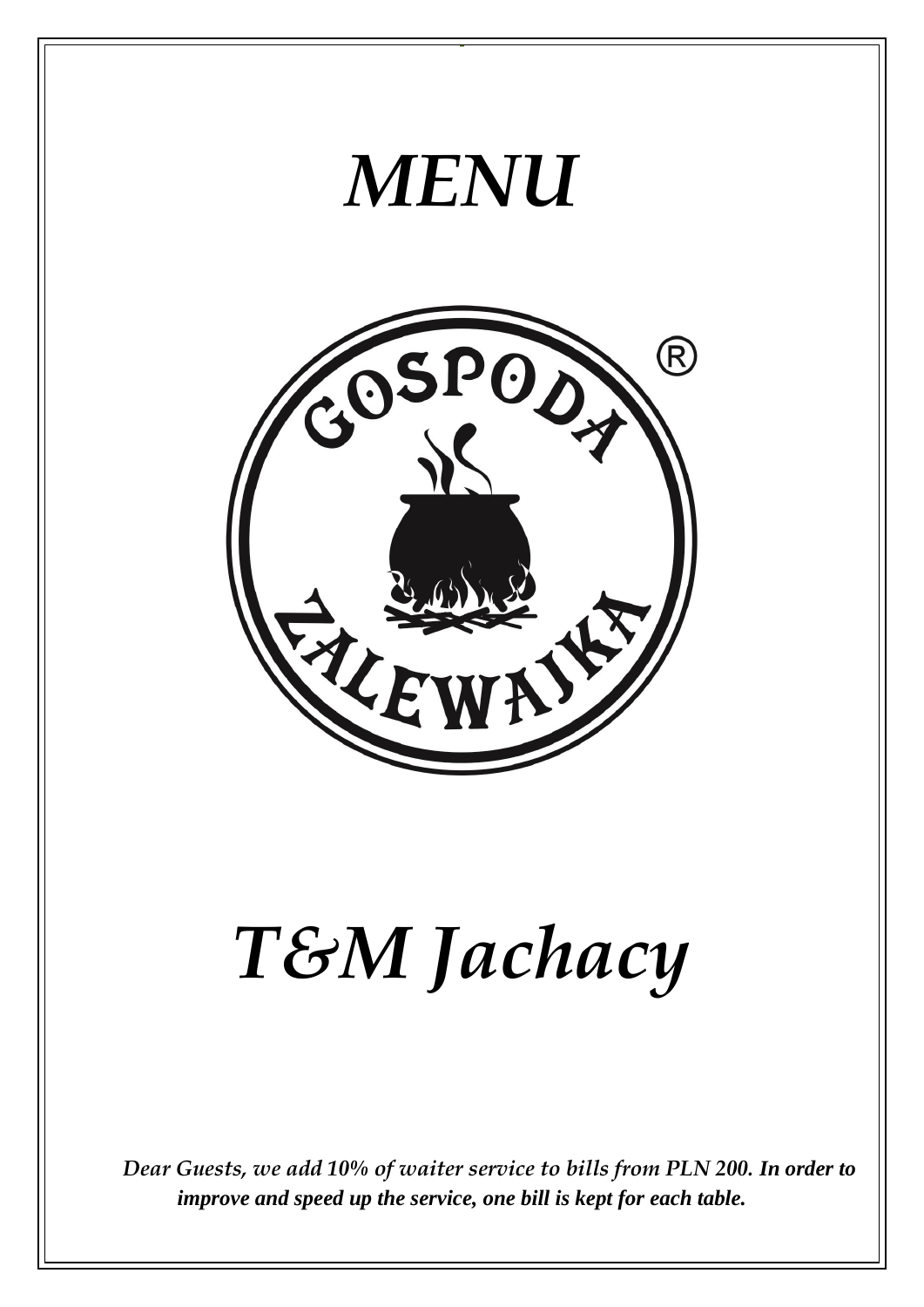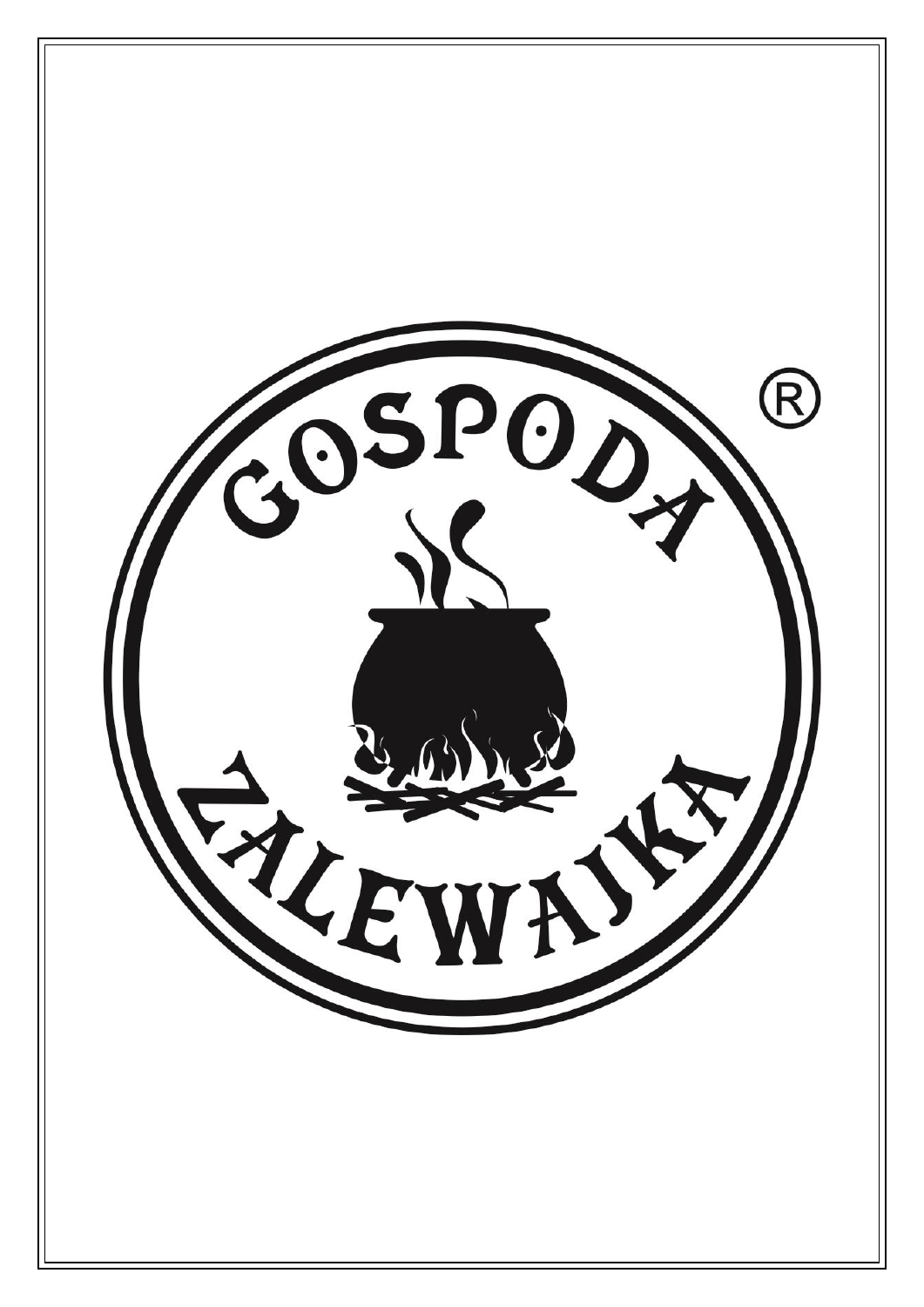

# *Inn Shop – Takeaway Specials*

| White or brown farmhouse loaf                          | 13 zł.                                                               |
|--------------------------------------------------------|----------------------------------------------------------------------|
| <b>Pickled cucumbers</b>                               | $35 \frac{\text{z} \cdot \text{kg}}{25 \frac{\text{kg}}{\text{kg}}}$ |
| Traditional or plum pate                               |                                                                      |
| Pork loin, roasted or smoked                           |                                                                      |
| Pork neck roasted or smoked                            |                                                                      |
| <b>Baked bacon</b>                                     | 59 zł/kg                                                             |
| Dumplings (without grease, 5 flavors - ask the waiter) | 52z1/kg                                                              |
| Duck leg                                               | $33 \frac{\text{z}l}{1 \text{ szt.}}$                                |
| <b>Traditional pork chop</b>                           | 29 zł/1 szt.                                                         |
| Roasted pork knuckle (500-600g)                        |                                                                      |
| Potato dumplings                                       |                                                                      |
| Stewed cabbage / stewed beetroots                      |                                                                      |
| <b>Cheesecake with white chocolate</b>                 |                                                                      |
| Apple pie                                              | 59 zł/kg                                                             |
| <i>JARS:</i>                                           |                                                                      |
| FRIED AND MARINATED COD, JAR 500 ML                    | $-20$ ZŁ.                                                            |
| <b>MARINATED HERRING, JAR 500 ML</b>                   | $-20$ ZŁ.                                                            |
| PORK MEAT BALLS, mushroom sauce 900 ML                 | $-29$ ZŁ.                                                            |
| <b>CABBAGE ROLLS, tomato sauce 900 ML</b>              | $-29$ ZŁ.                                                            |
| <b>HUNTER'S STEW, JAR 900 ML</b>                       | $-29$ ZŁ.                                                            |
| <b>BEEF TRIPE, JAR 900 ML</b>                          | $-31$ ZŁ.                                                            |
| <b>BAKED BEANS, JAR 900 ML</b>                         | $-29$ ZŁ.                                                            |
| <b>RED BORSCH, PURE, JAR 900 ML</b>                    | $-22$ ZŁ.                                                            |
| LARD, JAR 235 ML                                       | $-12$ ZŁ.                                                            |

## *Dishes available only in the take-away offer, served cold!!!*

*Dear Guests, we add 10% of waiter service to bills from PLN 200. In order to improve and speed up the service, one bill is kept for each table.*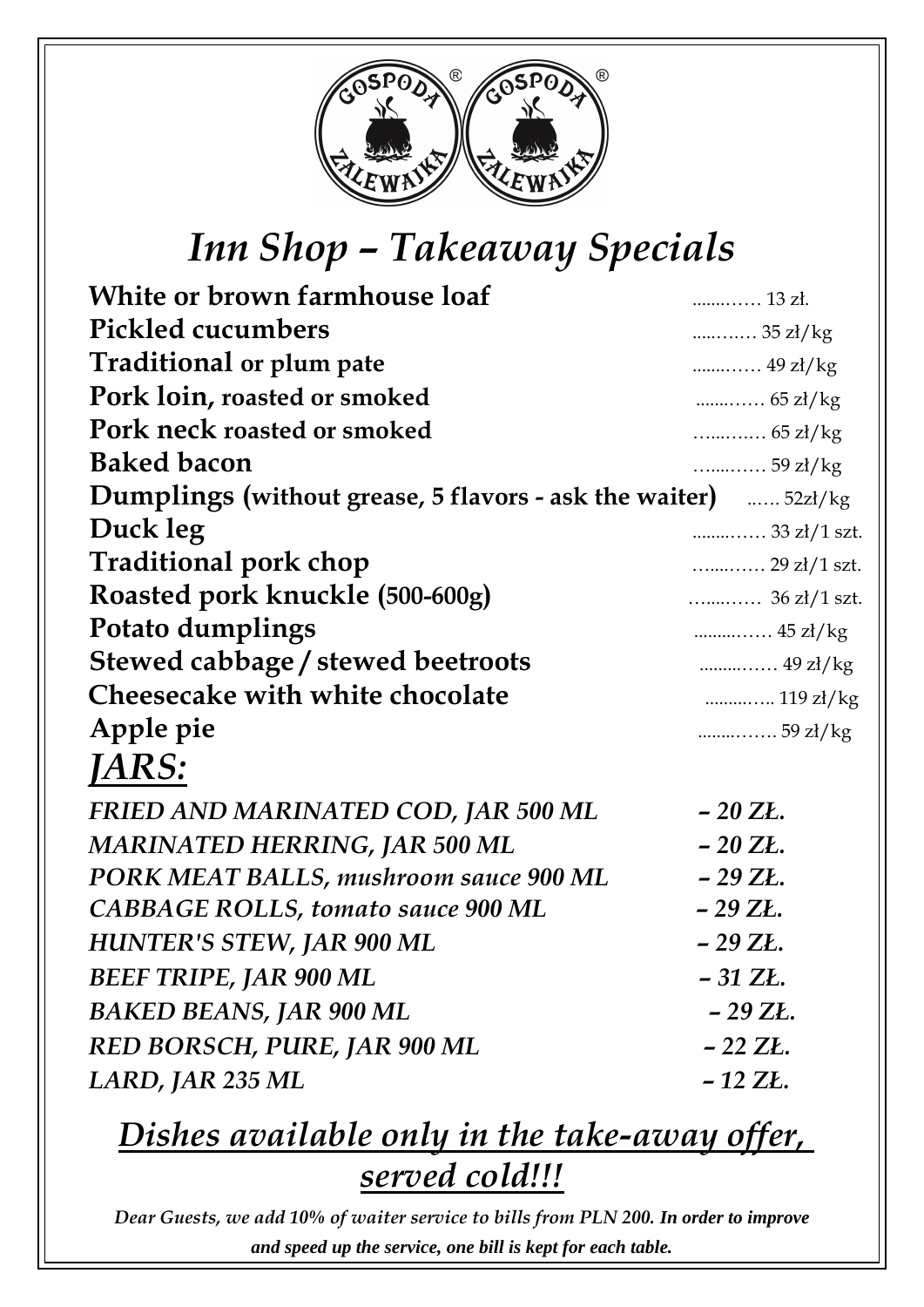| <b>Cold Snacks</b>                                                                           |                                     |
|----------------------------------------------------------------------------------------------|-------------------------------------|
| <b>Beef tartare</b>                                                                          |                                     |
| with quail yolk, pickled mushrooms, pickled cucumber,                                        |                                     |
| onion, mustard, butter and bread                                                             | $35-$                               |
| "Inn's specialty" - marinated beef tenderloin                                                |                                     |
| in wine vinegar and spices, with pepper, garlic,                                             |                                     |
| served with capers, red onion and a wheat roll                                               | $38,-$                              |
| A platter of cold cuts                                                                       |                                     |
| home-made smoked and baked meats and pates<br>served with pickles and bread (for 3-4 people) | $45.$                               |
| Matias herring, two flavors                                                                  |                                     |
| in linseed oil with onion, or in cream with apple                                            | 21,-                                |
| <b>Bread with lard</b>                                                                       |                                     |
| with pickled cucumbers (for 2 people)                                                        | $12,-$                              |
|                                                                                              |                                     |
| <b>Hot Starter</b>                                                                           |                                     |
| Grilled oscypek 4 pcs.                                                                       |                                     |
| served with cranberries                                                                      | 26,-                                |
| Fried poultry livers,                                                                        |                                     |
| with onion, apple, marjoram, and dried plum                                                  | 26,-                                |
| Potato pancakes 3 pcs. VEGE                                                                  |                                     |
| with sour cream                                                                              | 20,-                                |
| Shrimps in wine                                                                              |                                     |
| pan-fried in butter, with garlic, parsley and black pepper, served with a bread roll 39,-    |                                     |
| <b>Variety of Garden Lettuces</b>                                                            |                                     |
| Lettuce with liver                                                                           |                                     |
| Mix of lettuces with cherry tomatoes, white turnip, celery,                                  |                                     |
| pomegranate, served with toast, raspberry sauce                                              | 35,-                                |
| Caesar salad                                                                                 |                                     |
| Romaine lettuce with cherry tomatoes, red onion,                                             |                                     |
| Parmesan cheese, grilled chicken, toast, anchovies Caesar sauce                              | $\ldots \ldots \ldots \ldots 35.$ - |
| A plate of grilled vegetables with marinated tofu (VEGE)                                     |                                     |
| Pepper, eggplant, onion, zucchini, mushrooms, tofu, balsamic sauce                           | 30,-                                |
| MIX lettuce with fresh vegetables                                                            |                                     |
| Mix of lettuces with cherry tomatoes, white turnip, celery,                                  |                                     |
| pomegranate, served with toast, vinaigrette sauce                                            | 29,-                                |
| course a quall starter (lessed land quarrichano)                                             |                                     |

*Dear Guests, we serve a small starter (bread, lard, cucumbers) free of charge if you order main courses.*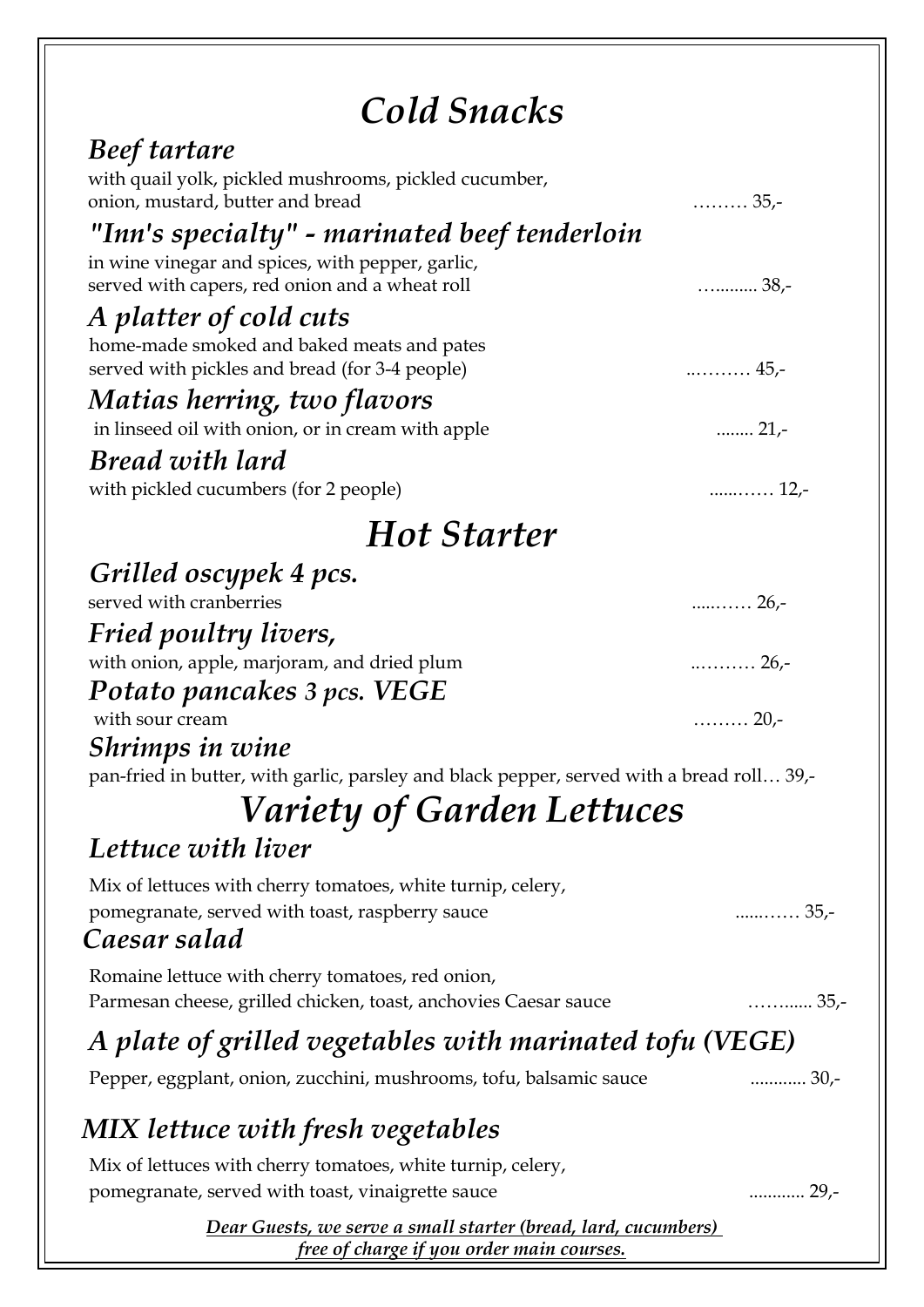### *Soups*

 *Baked tomatoes cream soup, with chili, mozzarella (VEGE)*.... 19,-  *Home-made sour soup* (*INN'S SPECIALITY*) *400 ml* ............. 19,-  *Sour soup in a cauldron* (*INN'S SPECIALITY*) *600 ml* ............ 28,  *Beef tripe 400 ml served with breadstuff* ............ 22,-  *Chicken broth with noodles* ............ 19,-  *Pure borscht (300ml VEGE)* ............... 9,- *A cauldron of red borscht with dumplings with cabbage and mushrooms (4 pcs) 600 ml*. 28,- *The soup of the day If***<sub>***z***</sub>** *If***<sub>***z***</sub> <b>***If***<sub>***z***</sub> <b>***If***<sub>z</sub>** *If***<sub>z</sub>** *If***<sub>z</sub>** *If***<sub>z</sub>** *Flour-Based Dishes*

 *Meat cepelinai with cracklings served with salad - 28 zł. Hand-made dumplings (7 pcs.), served with salad – 29 zł. WITH MEAT* – with pork rind  *WITH CABBAGE AND MUSHROOMS (VEGE)* – with onion topping  *WITH CURD CHEESE AND POTATOES -* with sour cream and pork rind  *WITH BUCKWHEAT*, LIVER, fried onion - with onion lard  *WITH SPINACH AND DRIED TOMATOES (VEGE) -* with basil topping

 *A PLATE OF DUMPLINGS, MIX OR VEGE 35 pcs. – 99 ZŁ. 7 pcs. OF EACH KIND OF DUMPLINGS served with topping and salad*

## *MAIN COURSES*

| Zander fillet in shrimp sauce                                                                   |                    |
|-------------------------------------------------------------------------------------------------|--------------------|
| pan-fried, served with rice and boiled potatoes                                                 | 56,-               |
| Duck leg confit                                                                                 |                    |
| in cheery sauce, with potato dumplings and stewed beets                                         | 44,-               |
| Pork tenderloin sous vide, in forest mushrooms sauce                                            |                    |
| served with potato dumplings and boiled vegetables                                              | . 49,-             |
| <b>Traditional Polish pork chop</b>                                                             |                    |
| marinated in milk, fried in lard,                                                               |                    |
| served with potatoes and stewed cabbage                                                         |                    |
| Deer shank - Ossobucko                                                                          |                    |
| in thyme sauce, served with buckwheat and pickled cucumber salad                                | . 58,-             |
| Pork knuckle from the oven, in beer                                                             |                    |
| with fried potatoes, stewed cabbage, horseradish and mustard                                    |                    |
| Beef tenderloin steak with cream and pepper sauce                                               |                    |
| served with pan-fried potatoes and grilled vegetables                                           | . 95,-             |
| <b>Skewer of meats</b>                                                                          |                    |
| Meat: PORK KNUCKLE, marinated pork neck x 2, marinated chicken breast, sausage,                 |                    |
| potato sausage, all served with pan-fried potatoes, potato dumplings, stewed cabbage and sauces |                    |
|                                                                                                 | FOR 2 PEOPLE 105,- |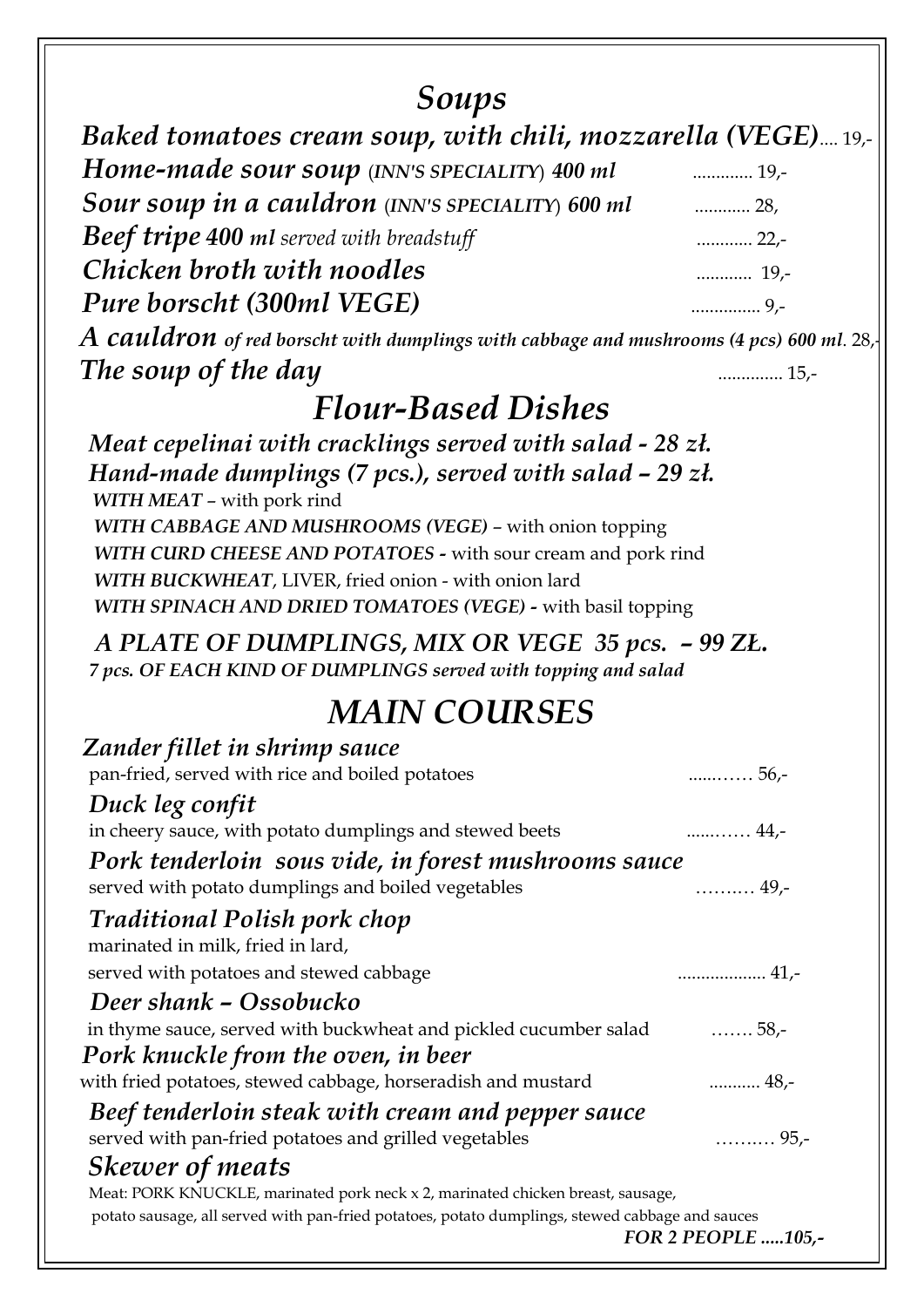| <b>Children's Dishes</b>                                       |                                                                |
|----------------------------------------------------------------|----------------------------------------------------------------|
| Chicken broth with noodles                                     | . 9, -                                                         |
| Chicken tenderloin                                             |                                                                |
| with French fries and caramelized carrots in butter            | 20.-                                                           |
| Leniwe dumplings                                               |                                                                |
| with sour cream, topped with butter and breadcrumbs            |                                                                |
| <b>Sweet Desserts</b>                                          |                                                                |
| Creamy cheesecake with white chocolate                         |                                                                |
| on citrus syrup                                                | 24,-                                                           |
| Hot apple pie                                                  |                                                                |
| with a scoop of vanilla ice cream                              | $\ldots \ldots \ldots \ldots 19.$ -                            |
| <i>Brownie</i>                                                 |                                                                |
| Served warm, with a scoop of vanilla ice cream                 | $\ldots \ldots \ldots \ldots 19.$ -                            |
| Drinks with a Dash of Alcohol                                  |                                                                |
| <b>LATTE WITH AMARETTO</b>                                     |                                                                |
| with whipped cream<br>A JUG OF winter TEA WITH RUM             | 25,-                                                           |
| with fresh orange, apple, cloves, raspberry juice and cinnamon | 25,-                                                           |
| <b>MULLED WINE</b>                                             |                                                                |
| with fresh orange, cloves and cinnamon                         |                                                                |
| Coffee and Tea                                                 |                                                                |
| Espresso coffee                                                | 8,-                                                            |
| Doppio coffee (double espresso)                                |                                                                |
| <b>Black coffee</b>                                            | 8,-                                                            |
| White coffee                                                   |                                                                |
|                                                                |                                                                |
| Cappuccino                                                     | $\ldots \ldots \ldots \ldots 12.$                              |
| Café Latte                                                     | $14.$                                                          |
| Café Frappe(with vanilla ice cream and amaretto syrup)         | $16.$ -                                                        |
| Sir William's Tea (mug)                                        |                                                                |
|                                                                |                                                                |
| A jug of tea                                                   |                                                                |
|                                                                |                                                                |
| A jug of "HERBAPOL" tea                                        | 8,-<br>FLAVOURED  9,-<br>$12. -$<br>FLAVOURED  14,-<br>$10.$ - |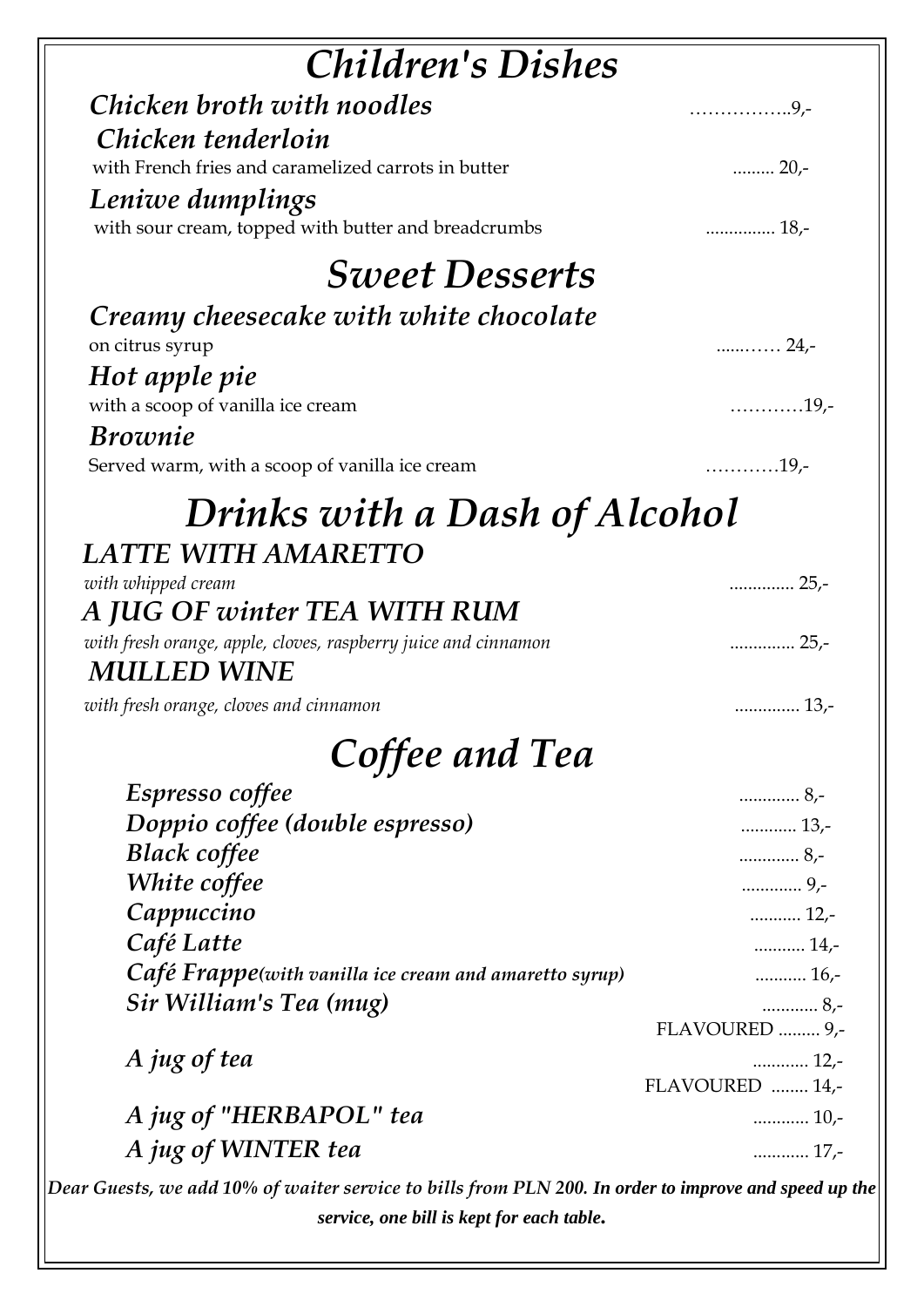# *Cold Drinks*

| <b>Freshly squeezed juices</b> (orange, grapefruit)   | $0.3L-16,00$ zł<br>JUG  1L-49,00zł     |
|-------------------------------------------------------|----------------------------------------|
| <b>Pressed</b> <i>juice</i>                           |                                        |
| - apple                                               | $\ldots$ 0,25L-9,00zł                  |
| <i>- mixed</i>                                        | JUG  1L-26,00zł                        |
| <i>Juices: orange, blackcurrant, apple, tomato</i>    | $0,2L-8,00z$ ł<br>JUG  1L-20,00zł      |
| Kvass                                                 | $1L - 26,00z$                          |
| Lemonade                                              | $\ldots$ 1L - 28,00zł                  |
| Homemade compote                                      | JUG  1L-20,00zł                        |
| Krystaliczne Źródło water, still/ sparkling           | bottle 0,5 L-9,00zł<br>JUG  1L-18,00zł |
| <b>Kinga Pienińska</b> water, still/sparkling, bottle | $\ldots$ 0,3L-8,00zł                   |
| Ice Tea (lemon, peach)                                |                                        |
| <b>Pepsi</b> (Normal, Max - without sugar)            | Bottle 0,5L-10,00zł<br>JUG  1L-20,00zł |
| Mirinda, 7Up                                          | JUG  1L-20,00zł                        |
| <b>Tonic Schweppes</b>                                | bottle 0,5L-10,00zł<br>JUG  1L-20,00zł |
| Red Bull, bottle                                      | $\ldots$ 0,3L-15,00zł                  |
| Drinks For a Better Appetite                          |                                        |
| Aperol                                                | 40 ml  15,00zł                         |
| Campari                                               | 40 ml  15,00zł                         |
| <b>Martini Bianco, Extra Dry, Rosso</b>               | 100 ml  15,00zł                        |
| <b>Bacardi Rum</b>                                    | 40 ml 15,00zł                          |

*Gin Fifty paund's* 40 ml............ 19,00zł *Lubuski gin* 40 ml............ 12,00zł  *Henkell non-alcoholic sparkling wine* 

*100 ML* ........... 10,00zł  *Bottle 750 ML*............ 69,00zł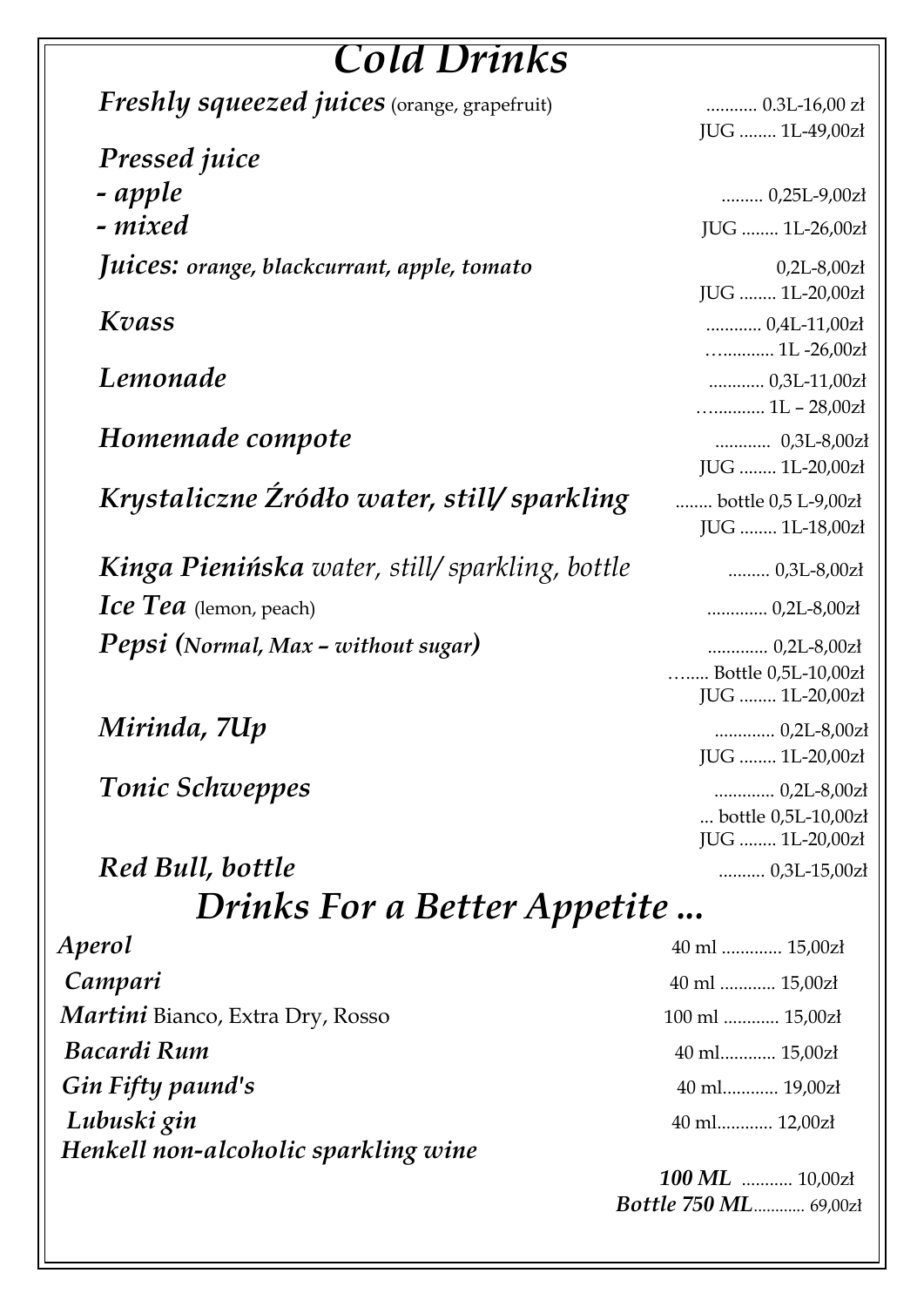## *Beer Draft beers*

| Pilsner Urquell                      | $0,5$ L  14,00zł  |
|--------------------------------------|-------------------|
|                                      | $0,3$ L  11,00zł  |
| <b>Tyskie Gronie</b>                 | $0,5$ L  11,00zł  |
|                                      | $0,3$ L $9,00z$   |
| Raspberry juice                      | 1 serving  1,00zł |
| <b>Bottled Beers</b>                 |                   |
| Książęce Złote, wheat beer           | $0,5$ L  14,00zł  |
| Książęce Cherry Ale                  | $0,5$ L  15,00zł  |
| Książęce Red lager                   | $0,5$ L  14,00zł  |
| <i>Książęce IPA</i>                  | $0,5$ L  15,00zł  |
| Kozel Lezak                          | $0,5$ L  14,00zł  |
| Kozel Cerny (dark beer)              | $0.5 L$ 14,00zł   |
| <b>Hardmade PEACH ICE TEA crusch</b> | $0,4$ L  11,00zł  |
| <b>Hardmade GRAPFRUIT crusch</b>     | $0.4 L$ 11,00zł   |
| <b>Hardmade RASPBERRY crusch</b>     | $0.4 L$ 11,00zł   |

#### *Non-Alcoholic Bottled Beer*

| Lech free                       | $0.33$ L $9,00z$   |
|---------------------------------|--------------------|
| Lech free lime with mint        | 0.33 L 9,00zł      |
| Lech free watermelon with       | 0.33 L 9,00zł      |
| Lech free pomegranate and acai  | 0.33 L 9,00zł      |
| Lech free pomelo and grapefruit | $0.33$ L $9,00z$ ł |

#### *Meads - Cold or Hot Półtorak Mead*

*Its exquisite taste is created by mixing one part of honey and half amount of water. Mead is ready after about 10 years of maturing.*

100 ml ............ 16,00zł

#### *Dwójniak Mead*

*The refined aroma and flavor of this mead is obtained by mixing one part of honey and one part of the water. This mead is sweet and it needs four years to mature.*

100 ml ............ 14,00zł

#### *Trójniak Mead*

*The semi-sweet flavor is a result of mixing one part of honey and two parts of water. This delicious mead matures for over a year.*

100 ml ............ 12,00zł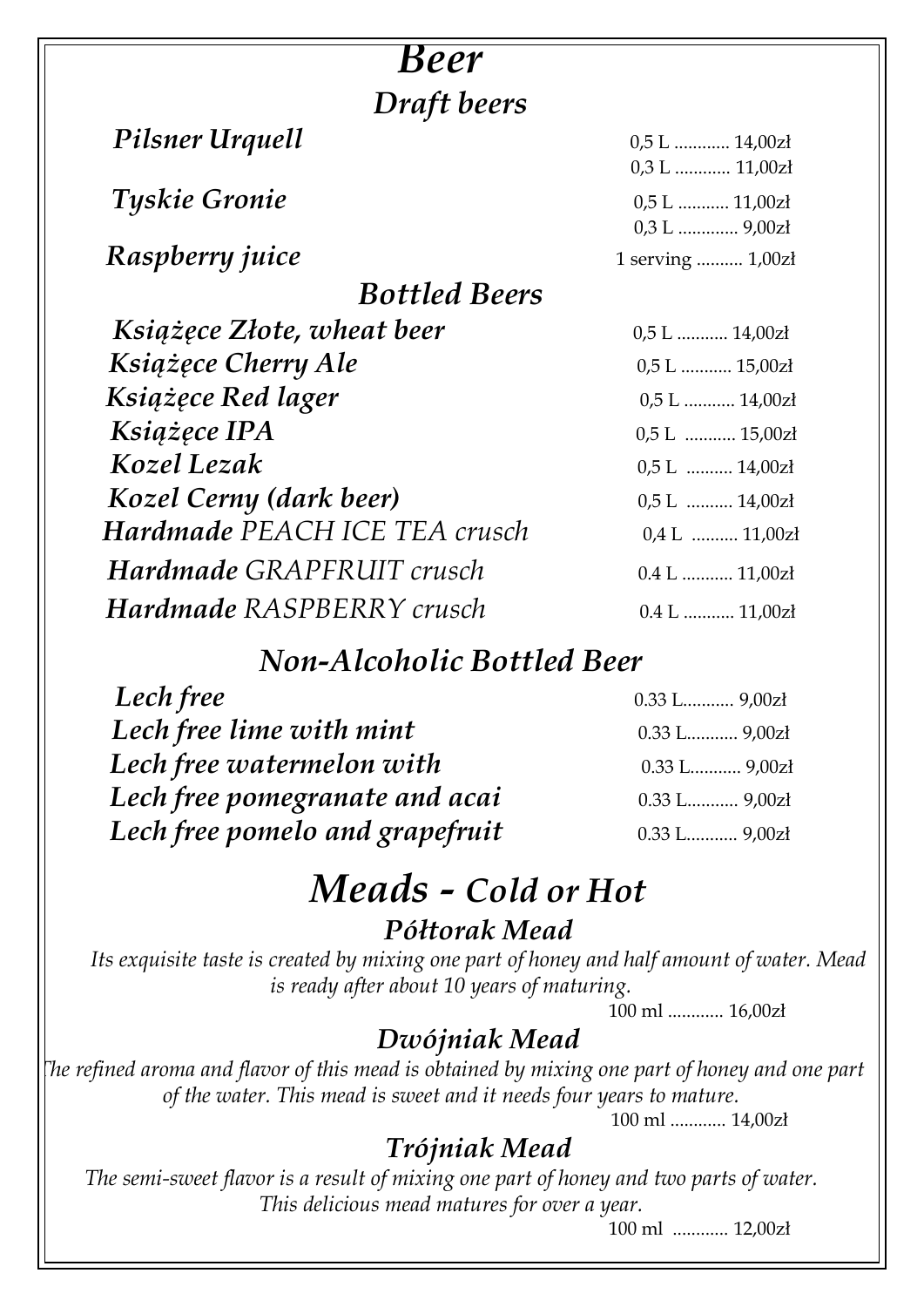## *Vodkas*

*Gorbatschow Platinum Vodka* 40 ml ........... 10,00zł *Dalkowski (potatoe vodka)* 40 ml ............ 11,00zł

# *Moonshine*

**Samogon Chłopski Moonshine** 40 ml ............ 9,00zł

*Przepalanka Chłopska Moonshine* 40 ml ............ 9,00zł

*Śliwowica (plum brandy) 70%* 40 ml ......... 13,00zł

# *Vodkas From Other Lands*

| <b>Jim Beam Bourbon</b> | $40 \text{ ml}$ 13,00zł<br>Bottle 0,7 L  219,00zł   |
|-------------------------|-----------------------------------------------------|
| <b>Jack Daniels</b>     | $40$ ml $18,00z$<br>Bottle 0,7 L  289,00zł          |
| Old Bushmills Irish     | $40 \text{ ml}$ $14,00z1$<br>Bottle 0,7 L  229,00zł |
| <b>Ballantines</b>      | $40 \text{ ml}$ 13,00zł<br>Bottle 0,7 L  219,00zł   |
| Johnie Walker Black     | $40$ ml $18,00z1$<br>Bottle 0,7 L  289,00zł         |
| Chivas Regal 12YO       | 40 ml  19,00zł<br>Bottle 0,7 L  329,00zł            |
| Glenfiddich 12 YO       | $40 \text{ ml}$ 23,00zł<br>Bottle 0,7 L  375,00zł   |

*Sobieski* 40 ml ............ 8,00 zł Bottle 0,5 L ........ 89,00zł *Wyborowa* 40 ml ............ 9,00zł Bottle 0,5 L ........ 99,00zł *Finlandia* 40 ml ............ 10,00zł Bottle 0,5 L ....... 115,00zł Bottle 0,7 L ...... 145,00zł Bottle 0,5 L ..... 125,00zł

*Siwucha* 40 ml ............ 9,00zł Bottle 0,5 L ........ 99,00zł *Chłopski Moonshine* 40 ml ............ 9,00zł Bottle 0,5 L ........ 99,00zł Bottle 0,5 L ........ 99,00zł Bottle 0,5 L ........ 99,00zł

Bottle 0,7 L ........219,00zł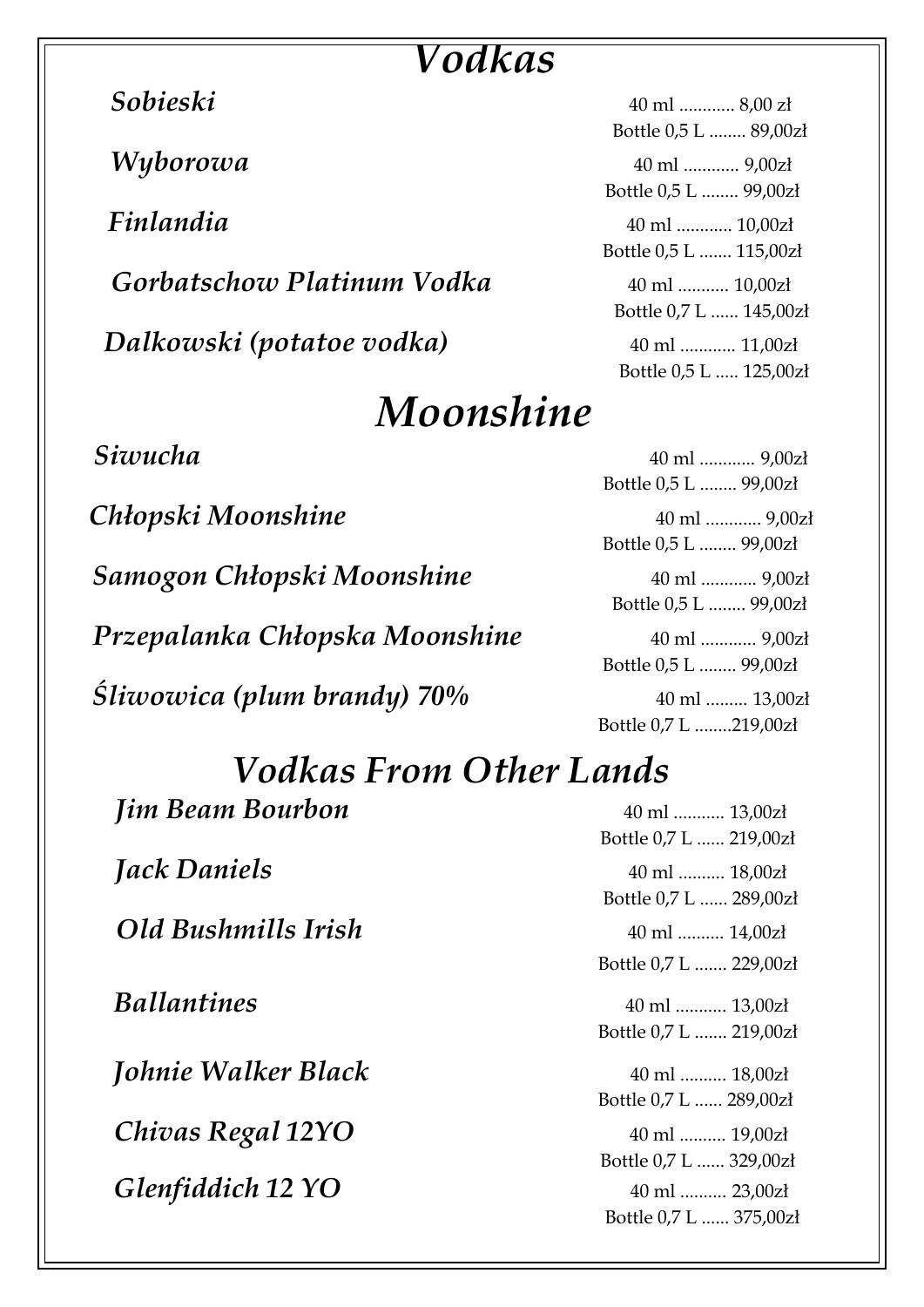## *Cognacs, Brandy*

*Romate De Jerez Brendy* 40 ml .......... 14,00zł

**Cardenal Mendoza Brendy** 40 ml .......... 20,00zł

*Metaxa\*\*\*\*\*\*\** 40 ml .......... 15,00zł

## *Flavored Vodkas*

| Zubrówka bison grass                                                                                         | 40 ml  9,00zł                                     |  |
|--------------------------------------------------------------------------------------------------------------|---------------------------------------------------|--|
|                                                                                                              | Bottle 0,5 L  99,00zł                             |  |
| Krupnik                                                                                                      | 40 ml  9,00zł                                     |  |
| Zoładkowa Gorzka (bitter vodka)                                                                              | $40 \text{ ml}$ $9,00z1$<br>Bottle 0,5 L  99,00zł |  |
| SASKA Flavoured vodkas<br>Cherry, quince, elderberry, mirabelle plum, rose and others  Bottle 0,5 L  99,00zł |                                                   |  |
| <i>Chłopska</i> black elderberry<br>Bottle 0,5 L  993,00zł                                                   | 40 ml  9,00zł                                     |  |
| Tequila Sierra Blanco                                                                                        | 40 ml  14,00zł                                    |  |
| Tequila Sierra Gold                                                                                          | 40 ml  14,00zł                                    |  |

*Dear Guests, we add 10% of waiter service to bills from PLN 200. In order to improve and speed up the service, one bill is kept for each table.*

*Hennessy XO* 20ml / 40 ml ..... 35,00 zł / 68,00 zł

*Armagnac* 20ml/40 ml ... 15,00zł/28,00zł

*Calwados* **28,00zł** 

 *Remy Martin VSOP* 20ml / 40 ml ...... 18,00 zł / 35,00z<sup>ł</sup>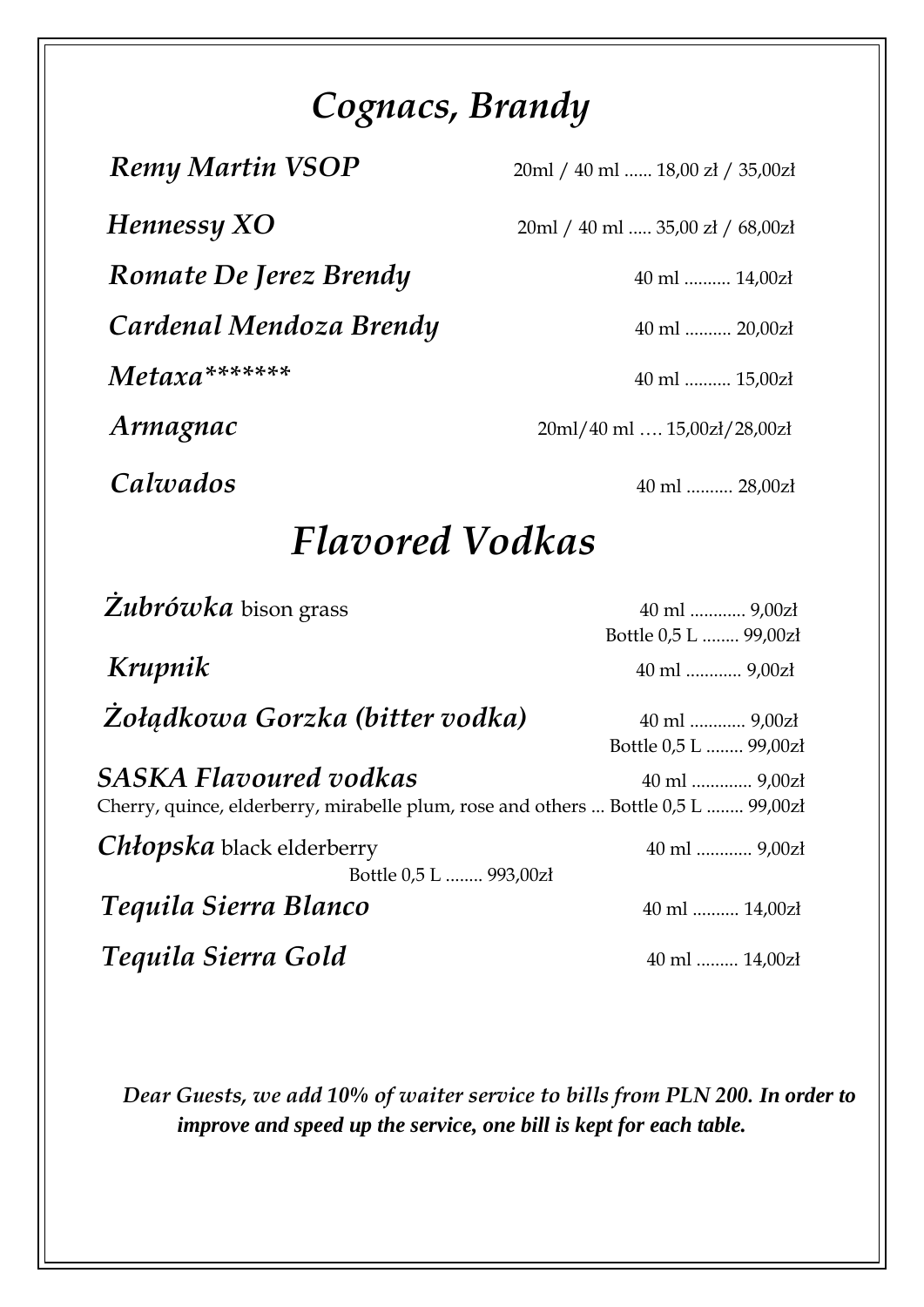#### *Dessert Liqueurs*

| Cointreau      | 40 ml  13,00zł |
|----------------|----------------|
| <b>Batida</b>  | 40 ml  13,00zł |
| Malibu         | 40 ml  13,00zł |
| <b>Baileys</b> | 40 ml  13,00zł |
| Sambuca        | 40 ml  14,00zł |
| Amaretto       |                |

# *At the end, for better digestion…*

| Grappa                | $40 \text{ ml}$ 15,00zł |
|-----------------------|-------------------------|
| <i>Jagermeister</i>   | $40 \text{ ml}$ 15,00zł |
| Krzeska ziołowa vodka | 40 ml  16,00zł          |

# *Cocktails*

| Sour Zu żubrówka vodka, sugar syrup, lemon juice, 7 Up, sparkling water 20,00zł          |                  |
|------------------------------------------------------------------------------------------|------------------|
| Szarlotka żubrówka vodka, apple juice, fresh apple, cinnamon                             | $\ldots$ 20,00zł |
| Bisoniada żubrówka vodka, 7 Up, sparkling water, fresh lime                              | $\ldots$ 20,00zł |
| Aperol Spritz Prosseco, Aperol, sparkling water, fresh orange                            |                  |
| Orange Spritz non-alcoholic sparkling wine, orange spritz syrup, sparkling water 23,00zł |                  |
| $Mojito$ rum, brown sugar, lime, fresh mint, 7 Up                                        | $23,00z1$        |
| Mojito Virgin 7 Up, brown sugar, lime, fresh mint                                        | 19,00zł          |

*Dear Guests, we add 10% of waiter service to bills from PLN 200. In order to improve and speed up the service, one bill is kept for each table.*